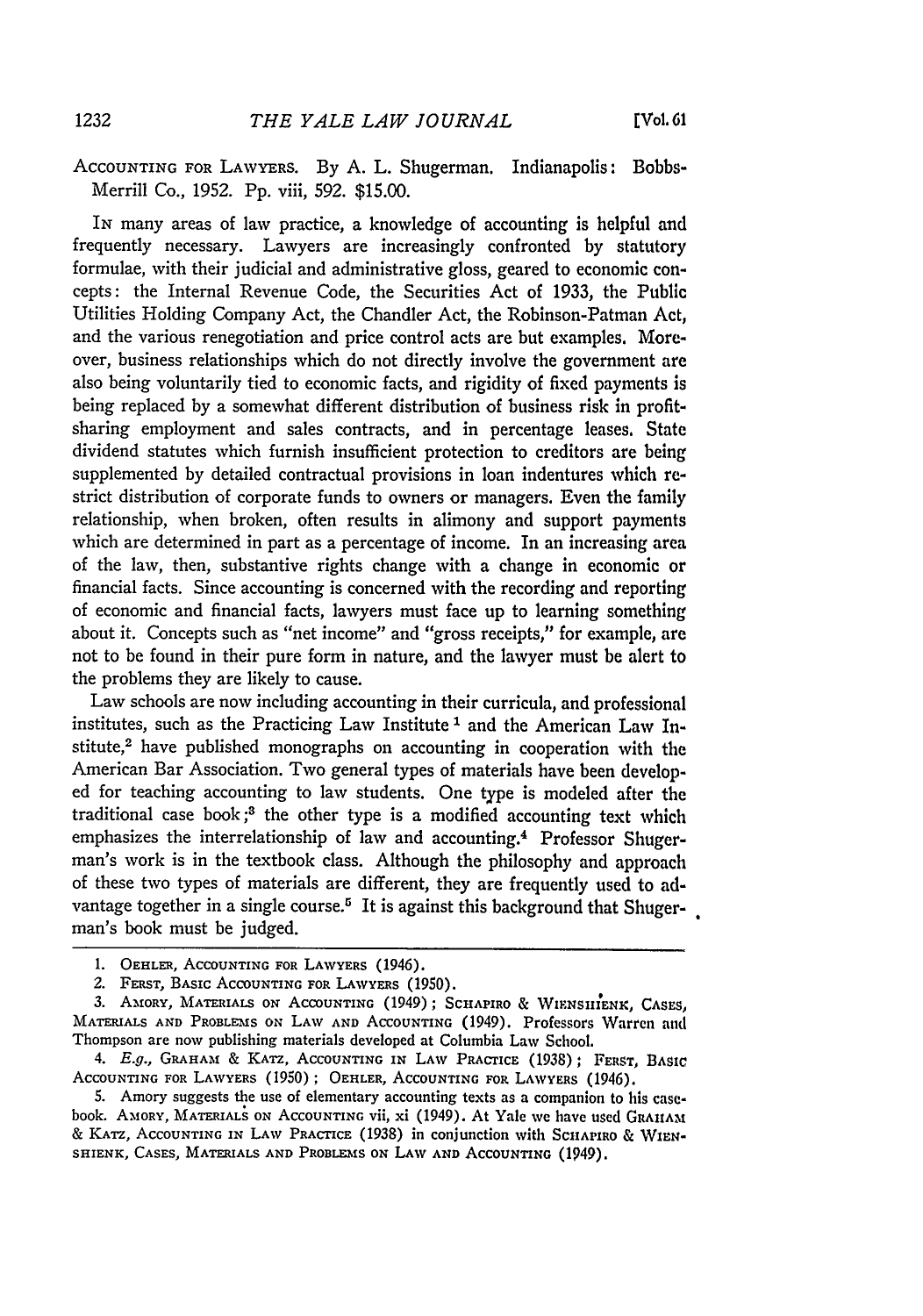The book, intended for persons with no previous accounting experience, contains **550** pages divided into three major parts. Part I, occupying roughly one-third of the volume, is devoted to basic accounting concepts and procedures. These chapters are, in the author's words, "the gateway chapters."<sup>0</sup> Part II, about **230** pages, discusses various financial statements in detail, and Part III touches on partnerships, corporations, consignor-consignee, branch office accounting, installment sales, and estates and trusts. Short extracts from opinions, statutes, and administrative materials are interspersed in the text, giving the student a feel for the purpose of his study. Examination of books of account and underlying records for evidentiary purposes is stressed. For this, the author is to be commended.

On the whole, however, I question whether Professor Shugerman has made a significant contribution to the legal accounting literature. In the foreword, the author states: "Brevity has been stressed. And at all times, simplicity has been a foremost consideration."7 Unfortunately, the book is brief primarily where difficult concepts worthy of elaboration are discussed, and simple at the expense of being inadequate. For example, basic ledger accounts and journal entries are introduced and employed in half a page without a word of previous explanation.8 It has been my experience that on introducing the uninitiated to the journal and ledger accounts it is well to stress the theory of double entry bookkeeping, which requires full and careful explanation. I have no doubt that Professor Shugerman supplies the necessary background to his accounting classes, but for his written work he asks only that his reader have an "inquisitiveness to examine accounting principles and procedures."<sup>9</sup> His most summary development would not, in the case of the typical student, bridge the gap between inquisitiveness and understanding.<sup>10</sup>

In its treatment of relatively difficult accounting areas, the book either dismisses or ignores a good many problems. Bond premium is discussed, but the compound interest theory underlying its computation, described as the "precise niceties of financial mathematics," is omitted.<sup>11</sup> Premium on redemption of preferred stock is charged to capital surplus without any discussion of the problems which this may create.<sup>12</sup> The difficulty or desirability of computing book value of certain preferred stocks is barely mentioned.13 The discussion of the declining balance method of depreciation is novel.<sup>14</sup>

9. P.v.

- **11.** P. **316.**
- 12. P. 462.
- 13. P. 402.
- 14. **Pp.** *265 et seq.*

<sup>6.</sup> P.v.

<sup>7.</sup> P.v.

<sup>8.</sup> P.26.

**<sup>10.</sup>** On the other hand, his explanation of relatively simple matters is at times almost irritatingly verbose. In Chapter 15, for example, he reprints (pp. 210-13) an identical 35-line portion of a balance sheet four times, changing only the type cast to emphasize different parts of the statement.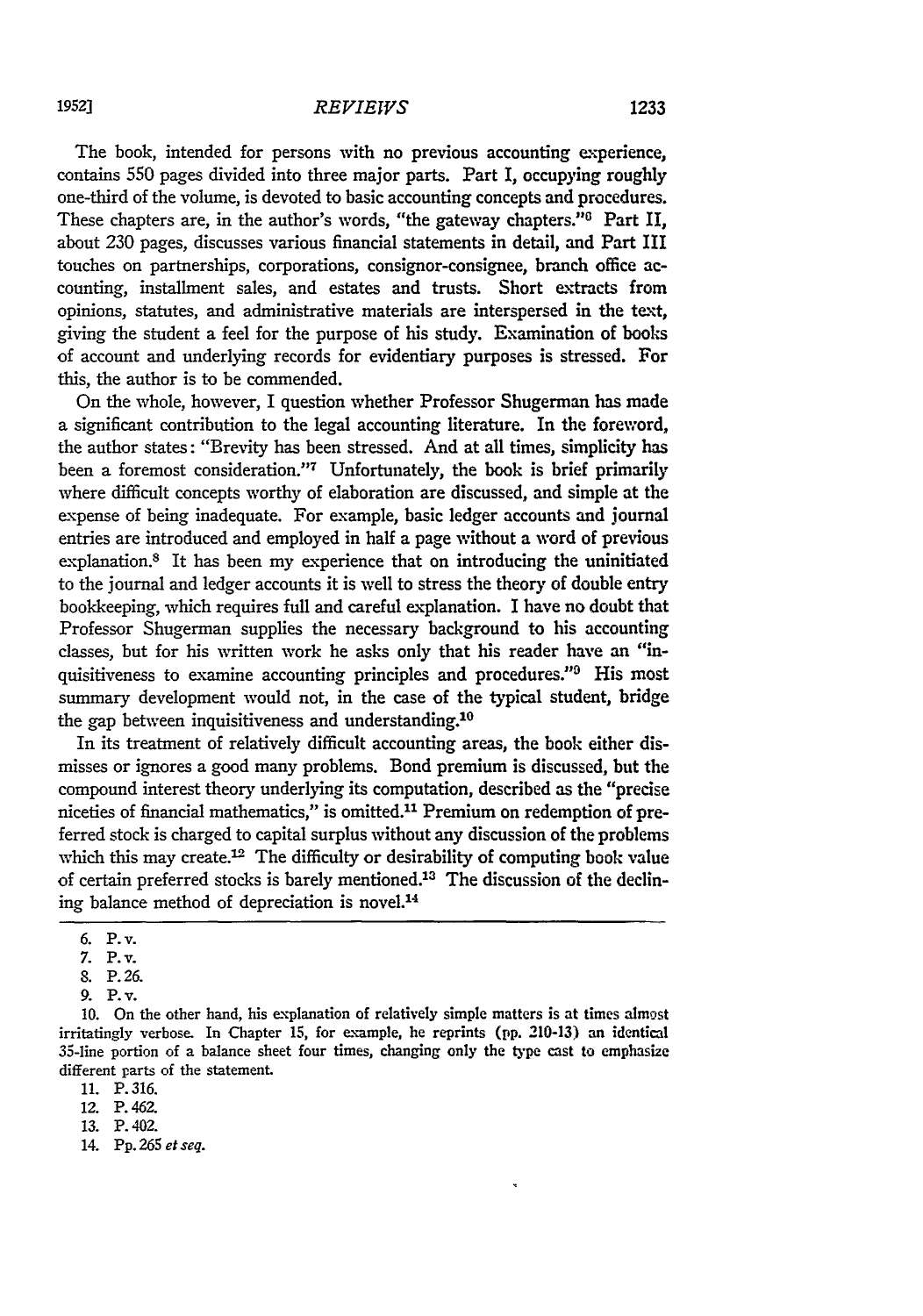ï

Readjustment of depreciation schedules is treated so as to give the reader the impression that only the rate applied to the undepreciated cost can be varied; that is, there is no discussion of possible charges of credits to surplus. Shugerman gives the following example:<sup>15</sup> A building having a depreciable cost (after salvage) of \$40,000 has been depreciated over a ten-year period on the assumption that it would have a useful service life of 40 years, and \$10,000 depreciation (at \$1,000 a year) accrued. After ten years it is decided to revise upward the building's estimated life so that 50 (rather than 30) years of additional service is contemplated. The book states that the remaining undepreciated balance of \$30,000 should be charged over the next 50 years at an annual rate of \$600 a year. A far from frivolous question may be raised as to the theoretical accuracy of such a procedure. It could be argued with equal plausibility that income for the past ten years has been charged an excessive amount of depreciation and that an adjustment to earned surplus would be in order to allow each succeeding year to be charged with annual depreciation of \$666.67 ( $$40,000$  depreciable cost  $\div$  60 years life). As a practical matter, of course, with the figures assumed any error introduced is too small to warrant concern, but the important and interesting theoretical problem should be discussed. This is particularly true when a book is aimed at lawyers, who are likely to be concerned with contentious areas of accounting.

Even leaving aside omissions which could be justified on the grounds of textual simplicity, the book has a more serious fault: except in the inventory section,<sup>16</sup> the relationship of the balance sheet to the income statement is not sufficiently stressed. A "conservative" balance sheet value for a depreciable asset may grossly inflate net income because of unrealistic depreciation charges. The discussion of "nominal values" omits this thought entirely.<sup>17</sup> An example of this general failing appears in sentences such as: "For example, one interested in only a business' past profitability and not concerned with its present debts and liabilities would look only to the P & L statement."<sup>18</sup> Only the most naive of analysts would not look closely into such factors as depreciation and amortization, and relevant information might be found only on the balance sheet or related schedules.

A law school course in accounting should, of course, first acquaint the student with the outlines of bookkeeping procedures and concepts so that he can read financial statements and understand the process **by** which they are constructed. But for the lawyer who is likely to be concerned primarily with controversial areas of accounting, this is only a first step towards the necessary accounting sophistication. The rules and principles of accounting with which the lawyer is most likely to deal are often as flexible as their legal counterparts and, for

**<sup>15.</sup> Pp. 272** *et seq.*

<sup>16.</sup> Pp. 230 *et seq.*

<sup>17.</sup> Pp. 261-3.

<sup>18.</sup> P. 393.